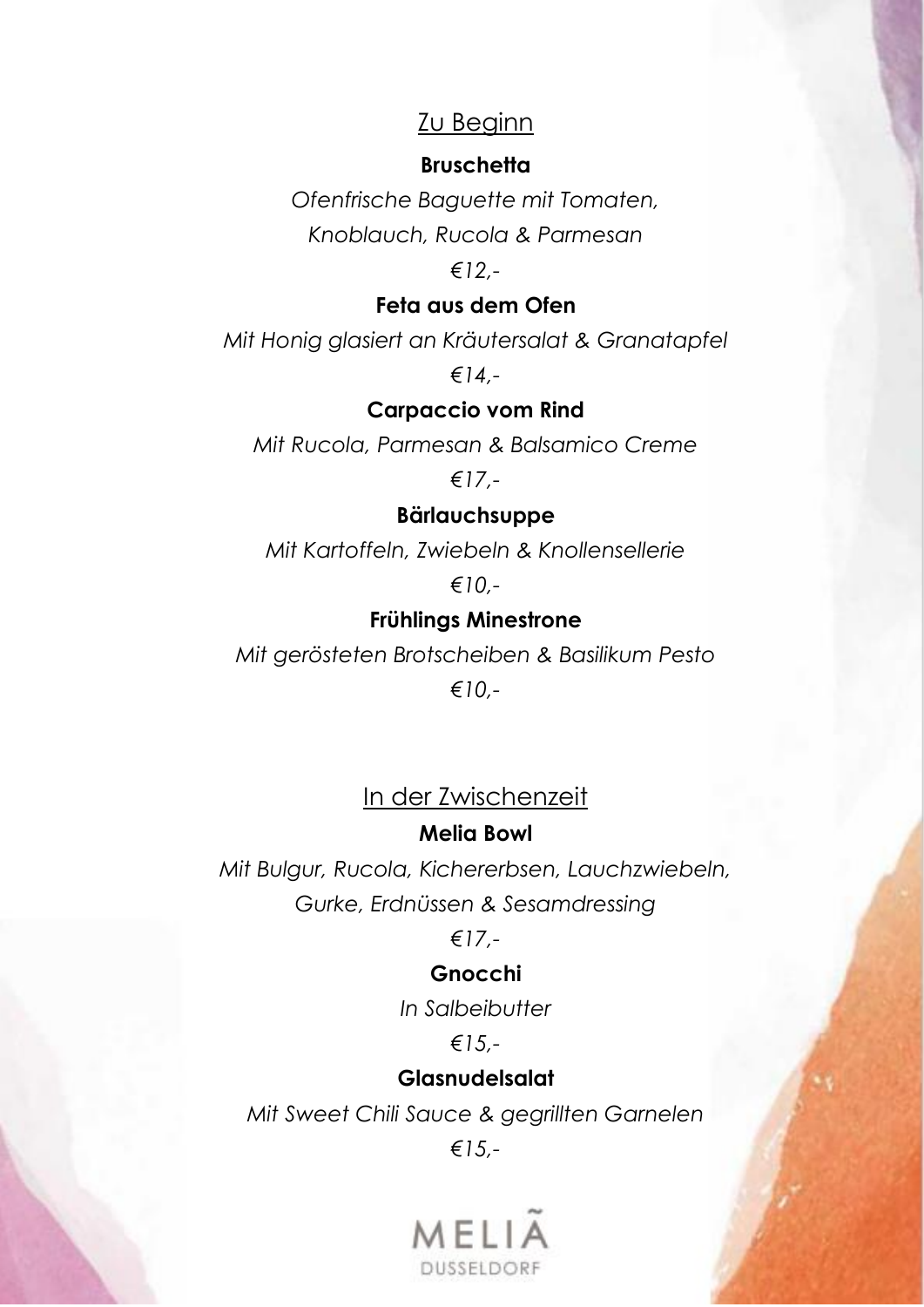# Ihr Hauptaktör

#### **Tagliatelle**

*Mit geriebenem Parmesan & gehobeltem Trüffel*

*€22,-*

#### **Kalbssteak ca. 200gr**

*Mit Thymian-Jus, grünem Spargel & Kartoffelgratin*

*€32,-*

#### **Brust vom Kikok Huhn**

*Mit lauwarmen Cous Cous Salat*

*€30,-*

#### **Rotes Thai Curry**

*Mit Wok-Gemüse, Jasminreis & Kokos*

*€21,-*

*+ Tofu Chunks €5,-*

*+ Hähnchenbrust €5,-*

*+ Garnelen €7,-*

#### **Lachsfilet ca. 180gr**

*Mit Ratatouille-Gemüse & Kafirrisotto*

*€30,-*

# Zum Abschluss

**Limetten Creme Brûlée**

*Mit marinierten Beeren*

*€7,-*

#### **Melía Cheesecake**

*Mit marinierten Beeren*

*€8,-*

#### **Schokoladenbrownie**

*Mit Karamellsauce, Knuspercrumble & Sorbet*

*€9,-*

### **Obstsalat**

*Mit Joghurtcreme*

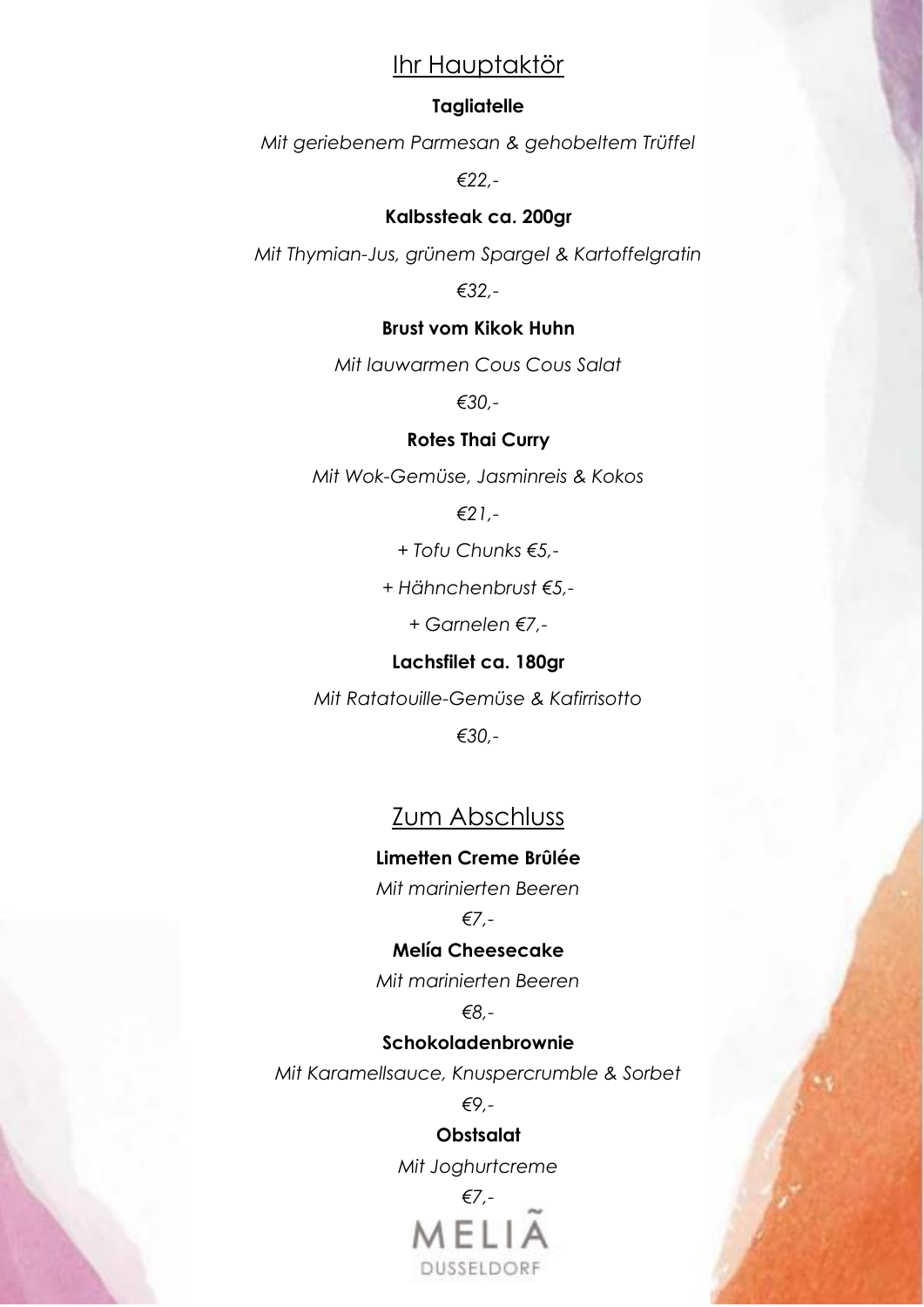# For The Beginning

### **Bruschetta**

*fresh baked baguette with tomatoes,*

*garlic, rocket & parmesan*

*€12,-*

### **Baked Feta cheese**

*glazed with honey, served with herb salad & pomegranate*

*€14,-*

# **Beef carpaccio**

*served with rocket, parmesan cheese & balsamico crème*

*€17,-*

# **Wild garlic soup**

*served with potatoes, onions & celery root*

*€10,-*

# **Spring minestrone**

*Served with toasted bread & basil pesto*

*€10,-*

# Something in between

# **Melia Bowl**

*bulgur, rocket, chickpea, spring onion, cucumber, peanuts & sesame dressing*

# *€17,-*

# **Gnocchi**

*Served in sage butter*

# *€15,-*

# **Glass noodle salad**

*served with sweet chili sauce & grilled prawns €15,-*